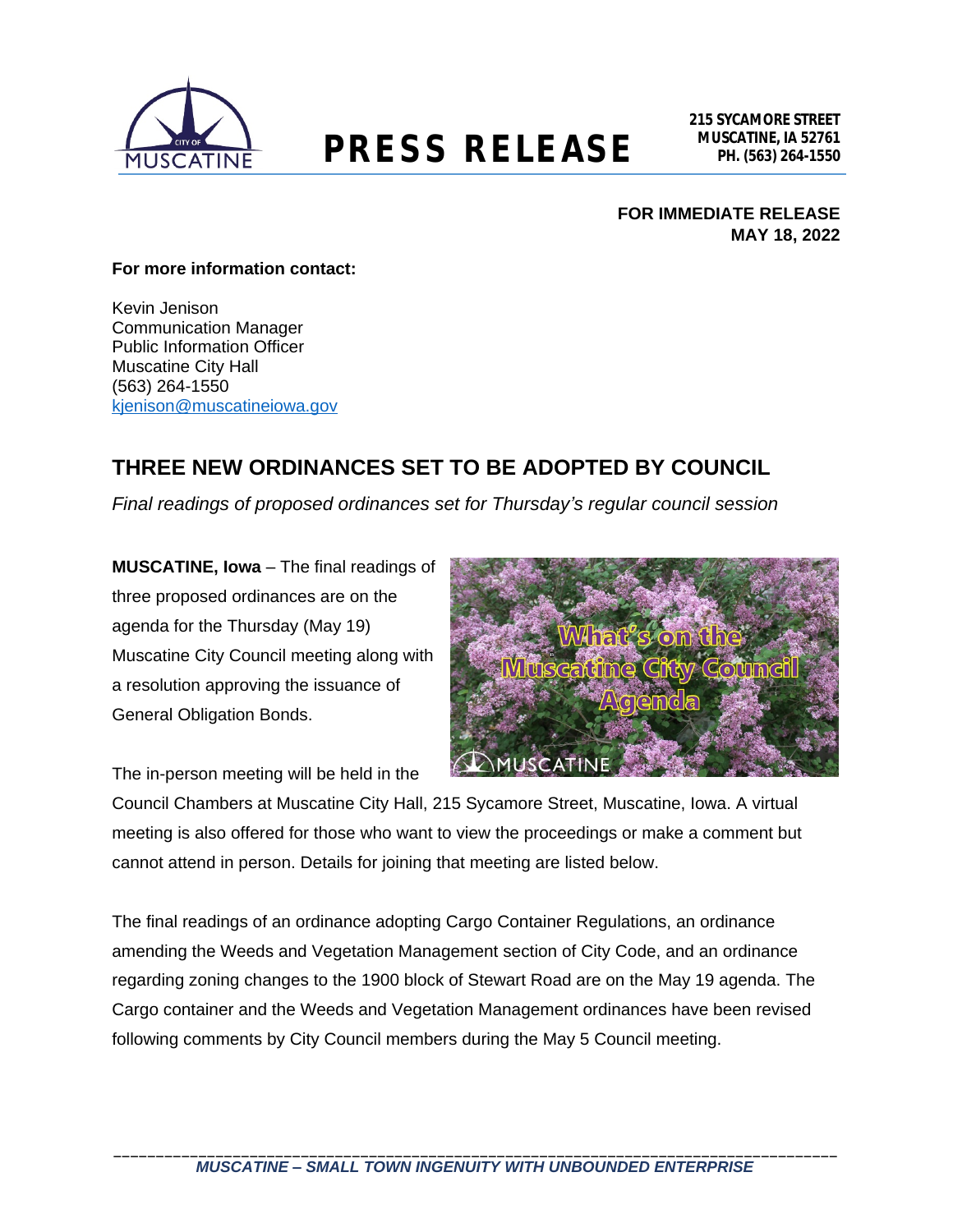

Once approved by Council, the ordinances will be published, implemented, and added to the current City Code.

Susan Gerlach of Public Financial Management, the City's Financial Advisor for the May 2022 bond issue, will report to City Council on the bids received, the recommended successful bidder, and the bond rating Moody's Investors Service has assigned to the City for the bond issue. The Council will be asked to approve awarding the bid on the bonds.

The estimated total bond issue is for \$6.2 million with \$2.5 million earmarked for the Grandview Avenue Reconstruction Project. Other projects that are part of the bond issuance including \$1.08 million for a new fire engine, ambulance, and "demo" ambulance, \$200,000 for the vehicle wash bay at Public Works, \$200,000 for building demolition projects \$338,500 for playground and Aquatic Center repairs, \$450,000 to replace the tipping floor at the Muscatine Transfer Station, \$725,000 for the local share of the Park Avenue 4-to-3 Lane Conversion Project, \$195,000 for flood damage improvements, and \$274,000 for deferred building maintenance projects.

Thursday's City Council meeting is open to the public. Citizens who do not want to attend the inperson meeting can watch and/or participate through the GoToMeeting virtual meeting portal. Information on joining the session and how to make a comment during the meeting is listed below. The session will also be broadcast live on the City of Muscatine [YouTube channel](http://www.muscatineiowa.gov/youtube) and on Muscatine Power & Water Cable Channel 2.

Information on the presentations and other agenda items can be found by clicking [AGENDA](http://www.muscatineiowa.gov/Archive.aspx?AMID=37&Type=Recent) to download the City Council agenda and/or attachments.

The best way for the public to participate virtually is to log on or dial in to the GoToMeeting session, mute your device, watch the session on YouTube or Cable Channel 2. At the appropriate time, you will be able to unmute your device to ask a question or make a comment. The public can also use the "chat" feature on the *GoToMeeting* virtual meeting to pose a question to the Mayor, Council, or staff member.